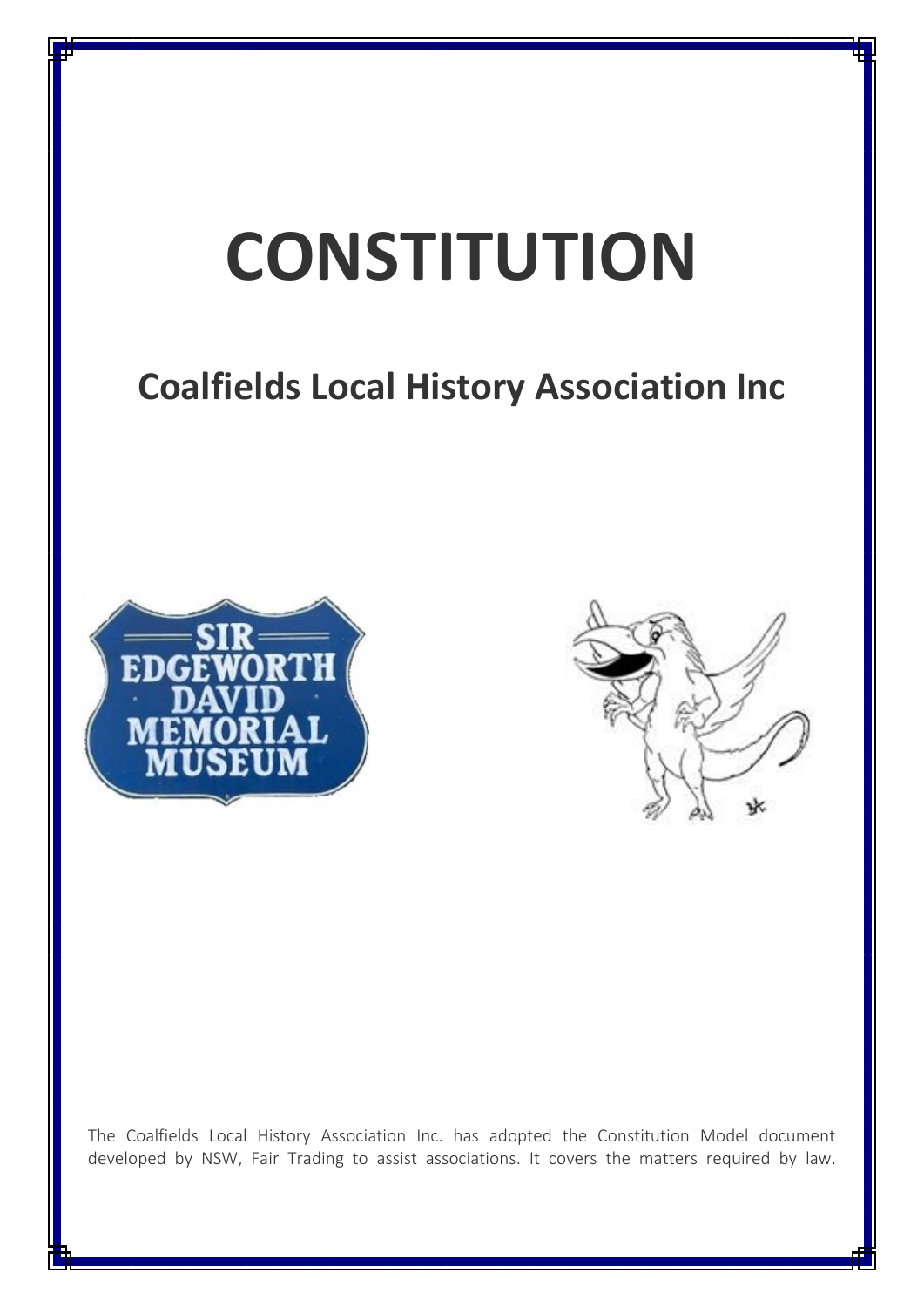# **MODEL CONSTITUTION**

Under the *Associations Incorporation Act 2009*

#### **About this model constitution**

The constitution of an incorporated association forms the structure within which the association operates.

To assist associations develop their constitution, NSW Fair Trading has prepared this model constitution, which covers the matters required by law. An association may:

- adopt this model constitution; or
- adopt a modified version of this model constitution.

#### **Adopting the model constitution (without modification)**

Any changes made to the model constitution will automatically apply to all associations that have adopted the model constitution (without modification).

#### **Copyright information**

© State of New South Wales through NSW Fair Trading, 2016

For any other use of this information, please refer to NSW Fair Trading's copyright policy at [www.fairtrading.nsw.gov.au/ftw/copyright.page](http://www.fairtrading.nsw.gov.au/ftw/copyright.page) or email [publications@finance.nsw.gov.au](mailto:publications@finance.nsw.gov.au)

#### **Disclaimer**

This publication must not be relied on as legal advice. For more information please refer to the appropriate legislation or seek independent legal advice.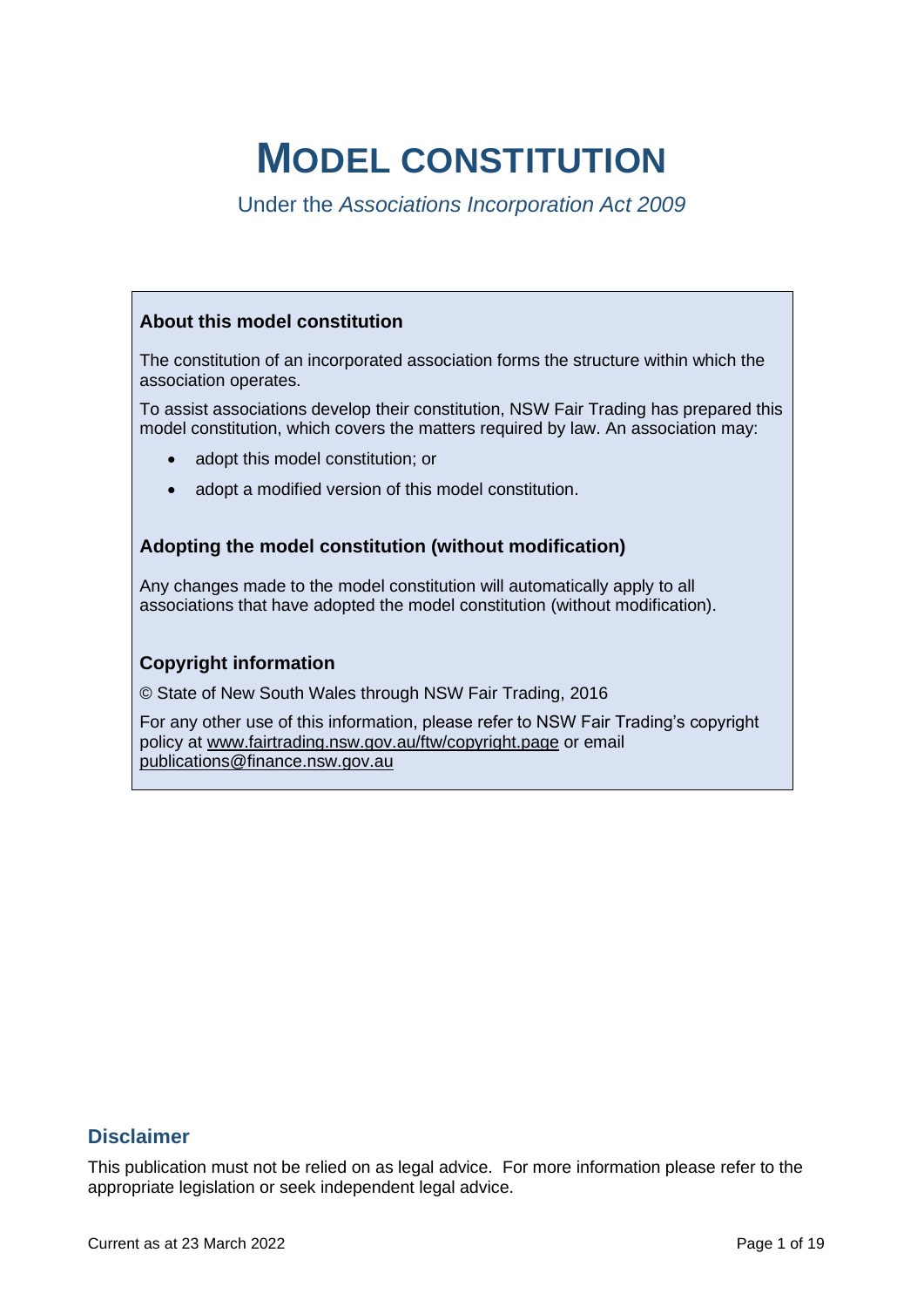# **Contents**

| Part 1                                                                     |                                                                                 |  |
|----------------------------------------------------------------------------|---------------------------------------------------------------------------------|--|
| 1                                                                          |                                                                                 |  |
| Part 2                                                                     |                                                                                 |  |
| 2<br>3<br>4<br>5<br>6<br>7<br>8<br>9<br>10<br>11<br>12                     |                                                                                 |  |
| Part 3                                                                     |                                                                                 |  |
| 13<br>14<br>15<br>16<br>17<br>18<br>19<br>20<br>21<br>22<br>23<br>24       | Appointment of association members as committee members to constitute quorum 11 |  |
| Part 4                                                                     |                                                                                 |  |
| 25<br>26<br>27<br>28<br>29<br>30<br>31<br>32<br>33<br>34<br>35<br>36<br>37 |                                                                                 |  |
| Part 5                                                                     |                                                                                 |  |
| 38<br>39<br>40<br>41<br>42<br>43<br>44<br>45<br>46<br>47                   |                                                                                 |  |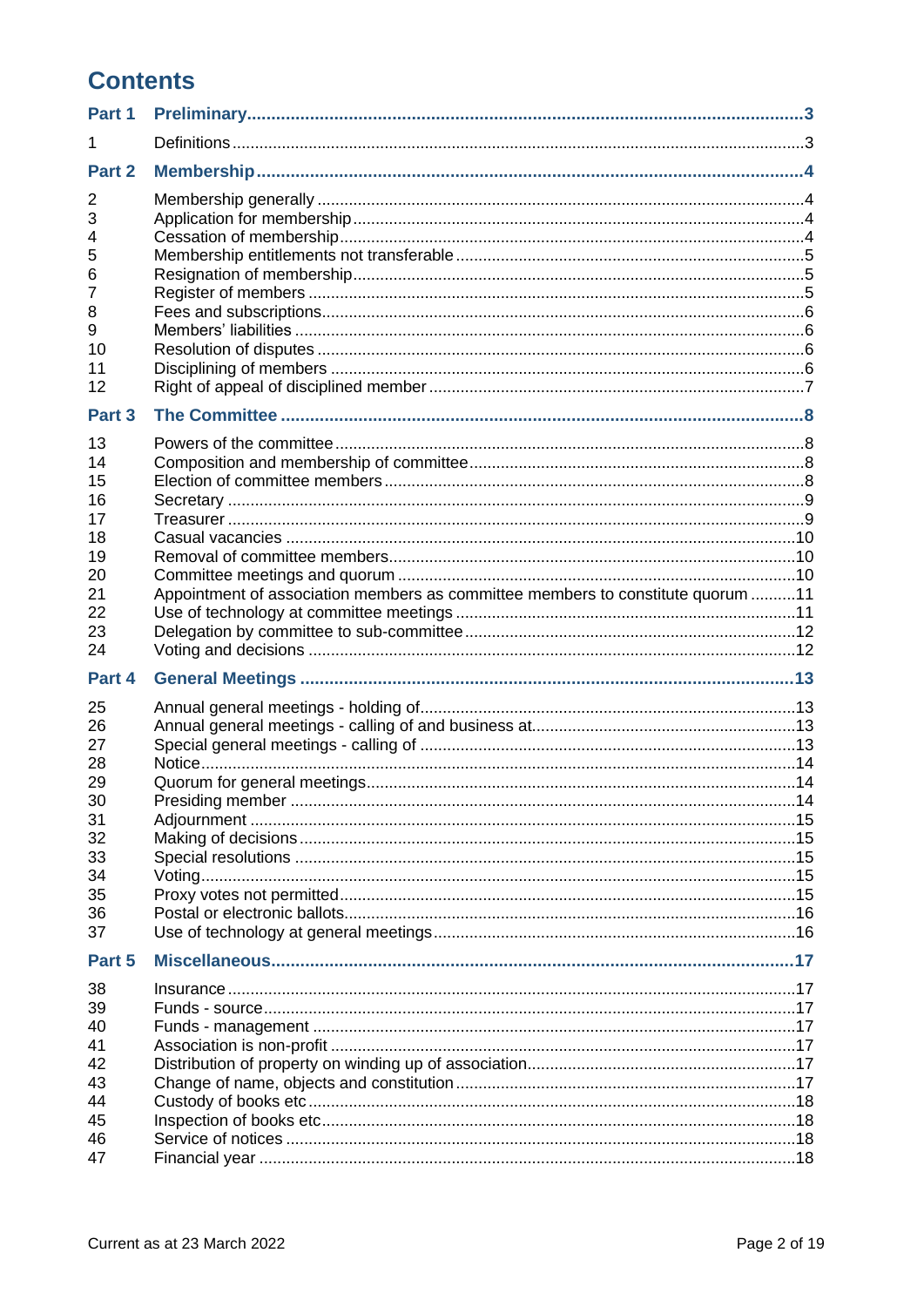# <span id="page-3-0"></span>**Part 1 Preliminary**

#### <span id="page-3-1"></span>**1 Definitions**

(1) In this constitution:

*ordinary committee member* means a member of the committee who is not an officebearer of the association.

#### *secretary* means:

- (a) the person holding office under this constitution as secretary of the association, or
- (b) if no person holds that office the public officer of the association.

*special general meeting* means a general meeting of the association other than an annual general meeting.

*the Act* means the *[Associations Incorporation Act 2009](http://www.legislation.nsw.gov.au/xref/inforce/?xref=Type%3Dact%20AND%20Year%3D2009%20AND%20no%3D7&nohits=y)*.

*the Regulation* means the *[Associations Incorporation Regulation 2016.](http://www.legislation.nsw.gov.au/xref/inforce/?xref=Type%3Dsubordleg%20AND%20Year%3D2010%20AND%20No%3D238&nohits=y)*

- (2) In this constitution:
	- (a) a reference to a function includes a reference to a power, authority and duty, and
	- (b) a reference to the exercise of a function includes, if the function is a duty, a reference to the performance of the duty.
- (3) The provisions of the *[Interpretation Act 1987](http://www.legislation.nsw.gov.au/xref/inforce/?xref=Type%3Dact%20AND%20Year%3D1987%20AND%20no%3D15&nohits=y)* apply to and in respect of this constitution in the same manner as those provisions would so apply if this constitution were an instrument made under the Act.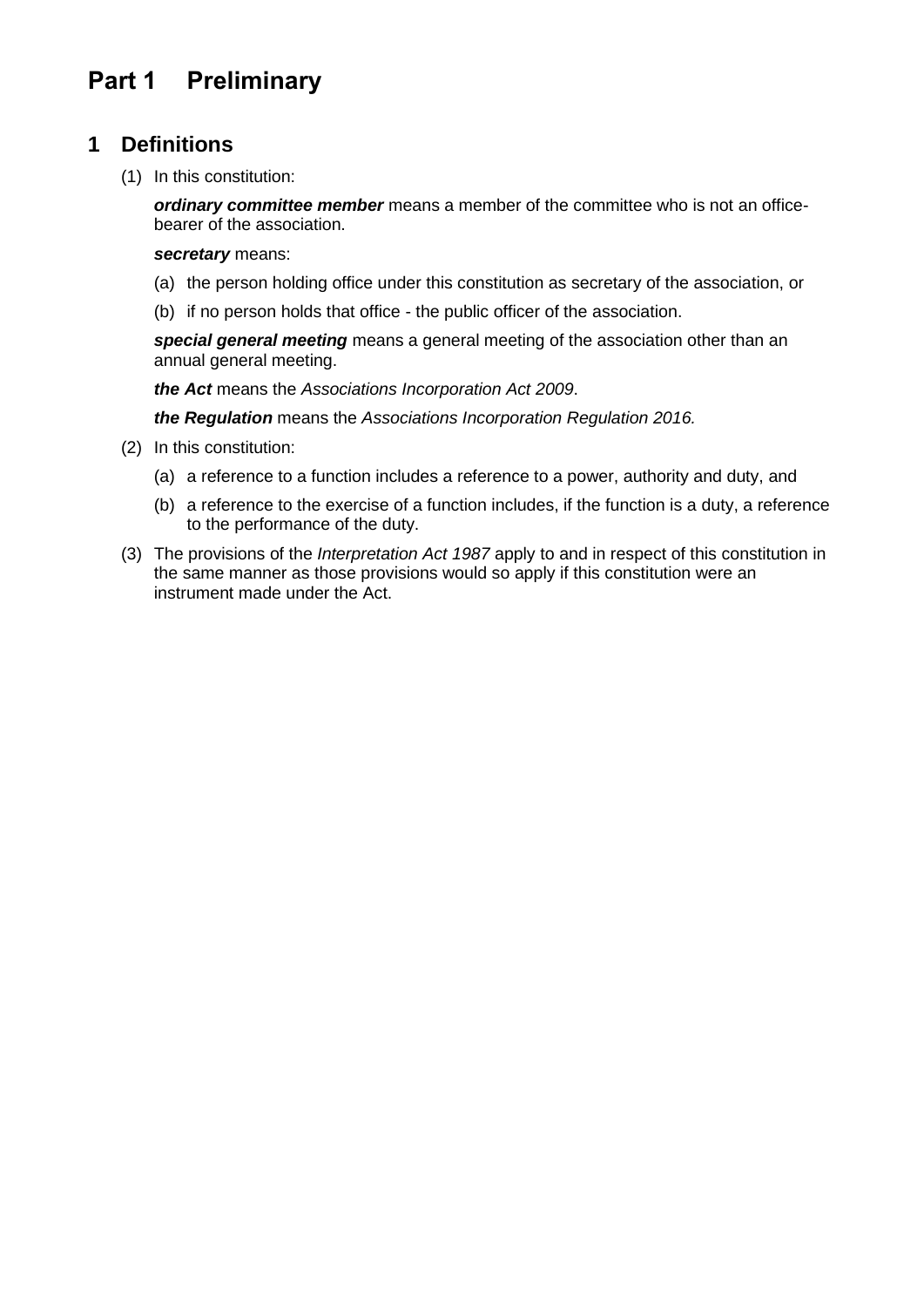# <span id="page-4-0"></span>**Part 2 Membership**

#### <span id="page-4-1"></span>**2 Membership generally**

- (1) A person is eligible to be a member of the association if:
	- (a) the person is a natural person, and
	- (b) the person has applied and been approved for membership of the association in accordance with clause 3.
- (2) A person is taken to be a member of the association if:
	- (a) the person is a natural person, and
	- (b) the person was:
		- (i) in the case of an unincorporated body that is registered as the association a member of that unincorporated body immediately before the registration of the association, or
		- (ii) in the case of an association that is amalgamated to form the relevant association - a member of that other association immediately before the amalgamation, or
		- (iii) in the case of a registrable corporation that is registered as an association a member of the registrable corporation immediately before that entity was registered as an association.
- (3) A person is taken to be a member of the association if the person was one of the individuals on whose behalf an application for registration of the association under section 6 (1) (a) of the Act was made.

#### <span id="page-4-2"></span>**3 Application for membership**

- (1) An application by a person for membership of the association:
	- (a) must be made in writing (including by email or other electronic means, if the committee so determines) in the form determined by the committee, and
	- (b) must be lodged (including by electronic means, if the committee so determines) with the secretary of the association.
- (2) As soon as practicable after receiving an application for membership, the secretary must refer the application to the committee, which is to determine whether to approve or to reject the application.
- (3) As soon as practicable after the committee makes that determination, the secretary must:
	- (a) notify the applicant in writing (including by email or other electronic means, if the committee so determines) that the committee approved or rejected the application (whichever is applicable), and
	- (b) if the committee approved the application, request the applicant to pay (within the period of 28 days after receipt by the applicant of the notification) the sum payable under this constitution by a member as entrance fee and annual subscription.
- (4) The secretary must, on payment by the applicant of the amounts referred to in subclause (3) (b) within the period referred to in that provision, enter or cause to be entered the applicant's name in the register of members and, on the name being so entered, the applicant becomes a member of the association.

#### <span id="page-4-3"></span>**4 Cessation of membership**

A person ceases to be a member of the association if the person: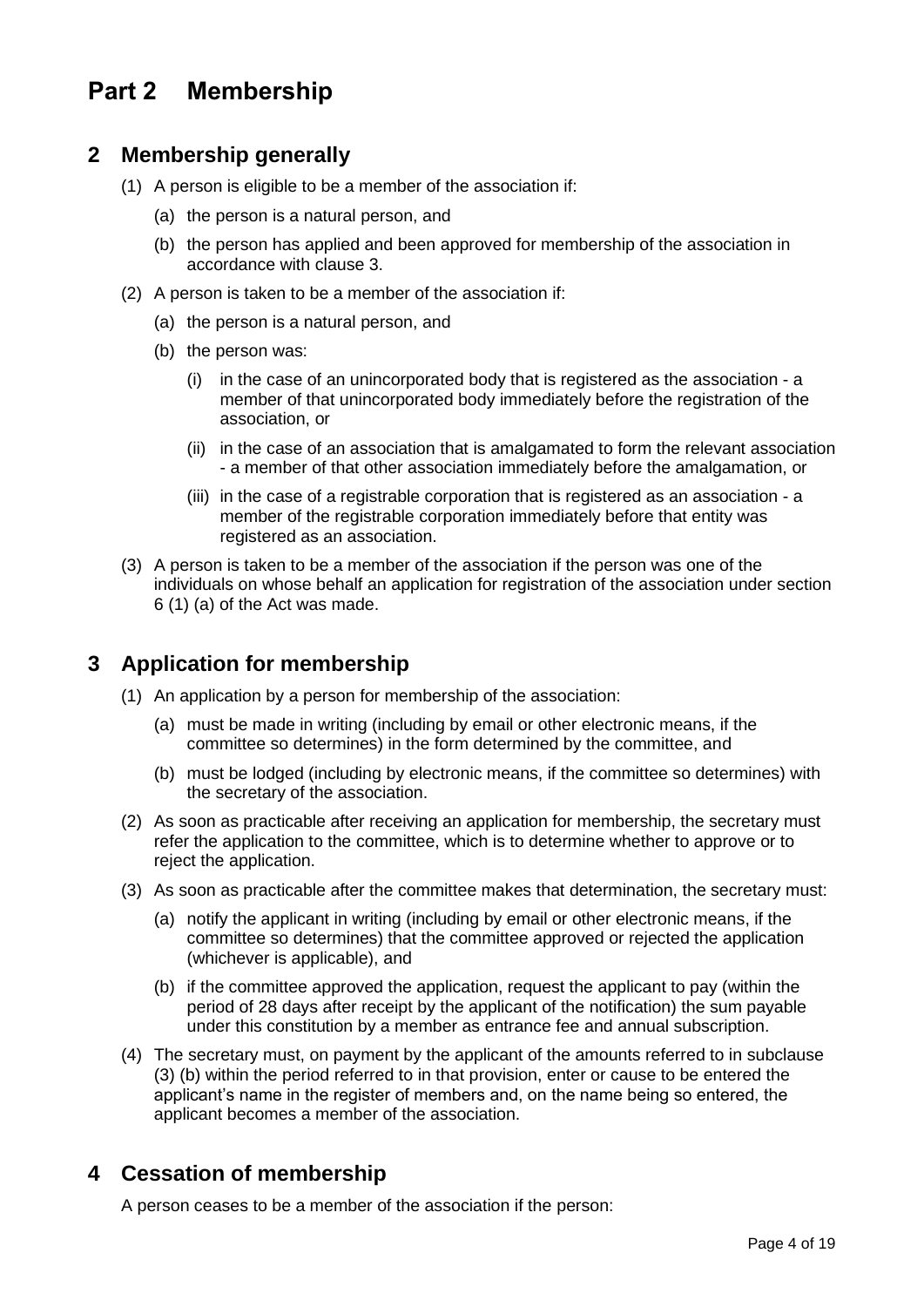- (a) dies, or
- (b) resigns membership, or
- (c) is expelled from the association, or
- (d) fails to pay the annual membership fee under clause 8 (2) within 3 months after the fee is due.

#### <span id="page-5-0"></span>**5 Membership entitlements not transferable**

A right, privilege or obligation which a person has by reason of being a member of the association:

- (a) is not capable of being transferred or transmitted to another person, and
- (b) terminates on cessation of the person's membership.

#### <span id="page-5-1"></span>**6 Resignation of membership**

- (1) A member of the association may resign from membership of the association by first giving to the secretary written notice of at least 1 month (or any other period that the committee may determine) of the member's intention to resign and, on the expiration of the period of notice, the member ceases to be a member.
- (2) If a member of the association ceases to be a member under subclause (1), and in every other case where a member ceases to hold membership, the secretary must make an appropriate entry in the register of members recording the date on which the member ceased to be a member.

#### <span id="page-5-2"></span>**7 Register of members**

- (1) The secretary must establish and maintain a register of members of the association (whether in written or electronic form) specifying the name and postal, residential or email address of each person who is a member of the association together with the date on which the person became a member.
- (2) The register of members must be kept in New South Wales:
	- (a) at the main premises of the association, or
	- (b) if the association has no premises, at the association's official address.
- (3) The register of members must be open for inspection, free of charge, by any member of the association at any reasonable hour.
- (4) A member of the association may obtain a copy of any part of the register on payment of a fee of not more than \$1 for each page copied.
- (5) If a member requests that any information contained on the register about the member (other than the member's name) not be available for inspection, that information must not be made available for inspection.
- (6) A member must not use information about a person obtained from the register to contact or send material to the person, other than for:
	- (a) the purposes of sending the person a newsletter, a notice in respect of a meeting or other event relating to the association or other material relating to the association, or
	- (b) any other purpose necessary to comply with a requirement of the Act or the Regulation.
- (7) If the register of members is kept in electronic form:
	- (a) it must be convertible into hard copy, and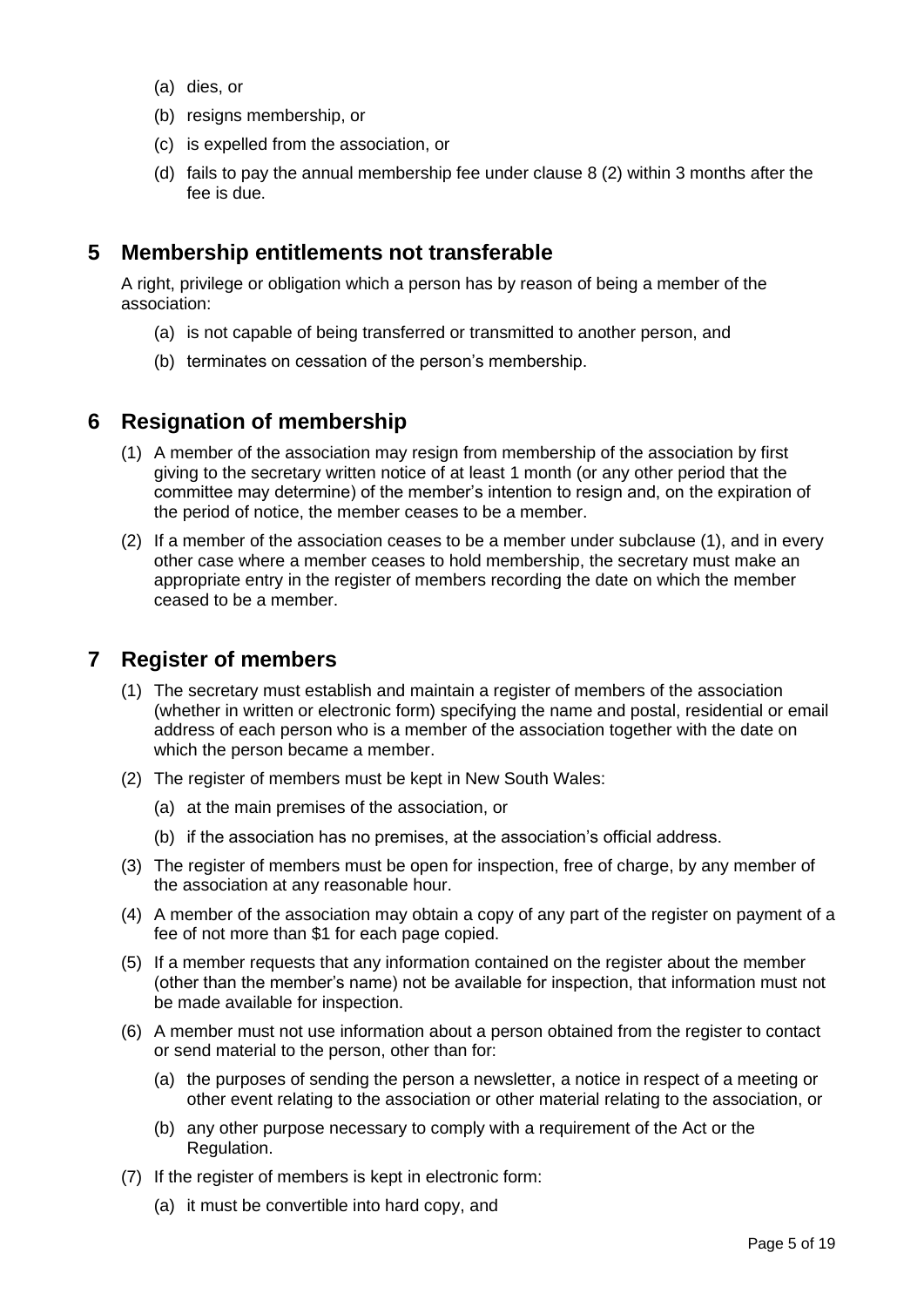(b) the requirements in subclauses (2) and (3) apply as if a reference to the register of members is a reference to a current hard copy of the register of members.

#### <span id="page-6-0"></span>**8 Fees and subscriptions**

- (1) A member of the association must, on admission to membership, pay to the association a fee of \$1 or, if some other amount is determined by the committee, that other amount.
- (2) In addition to any amount payable by the member under subclause (1), a member of the association must pay to the association an annual membership fee of \$2 or, if some other amount is determined by the committee, that other amount:
	- (a) except as provided by paragraph (b), before the first day of the financial year of the association in each calendar year, or
	- (b) if the member becomes a member on or after the first day of the financial year of the association in any calendar year—on becoming a member and before the first day of the financial year of the association in each succeeding calendar year.

#### <span id="page-6-1"></span>**9 Members' liabilities**

The liability of a member of the association to contribute towards the payment of the debts and liabilities of the association or the costs, charges and expenses of the winding up of the association is limited to the amount, if any, unpaid by the member in respect of membership of the association as required by clause 8.

#### <span id="page-6-2"></span>**10 Resolution of disputes**

- (1) A dispute between a member and another member (in their capacity as members) of the association, or a dispute between a member or members and the association, are to be referred to a Community Justice Centre for mediation under the *Community Justice Centres Act 1983*.
- (2) If a dispute is not resolved by mediation within 3 months of the referral to a Community Justice Centre, the dispute is to be referred to arbitration.
- (3) The *Commercial Arbitration Act 2010* applies to a dispute referred to arbitration.

# <span id="page-6-3"></span>**11 Disciplining of members**

- (1) A complaint may be made to the committee by any person that a member of the association:
	- (a) has refused or neglected to comply with a provision or provisions of this constitution, or
	- (b) has wilfully acted in a manner prejudicial to the interests of the association.
- (2) The committee may refuse to deal with a complaint if it considers the complaint to be trivial or vexatious in nature.
- (3) If the committee decides to deal with the complaint, the committee:
	- (a) must cause notice of the complaint to be served on the member concerned, and
	- (b) must give the member at least 14 days from the time the notice is served within which to make submissions to the committee in connection with the complaint, and
	- (c) must take into consideration any submissions made by the member in connection with the complaint.
- (4) The committee may, by resolution, expel the member from the association or suspend the member from membership of the association if, after considering the complaint and any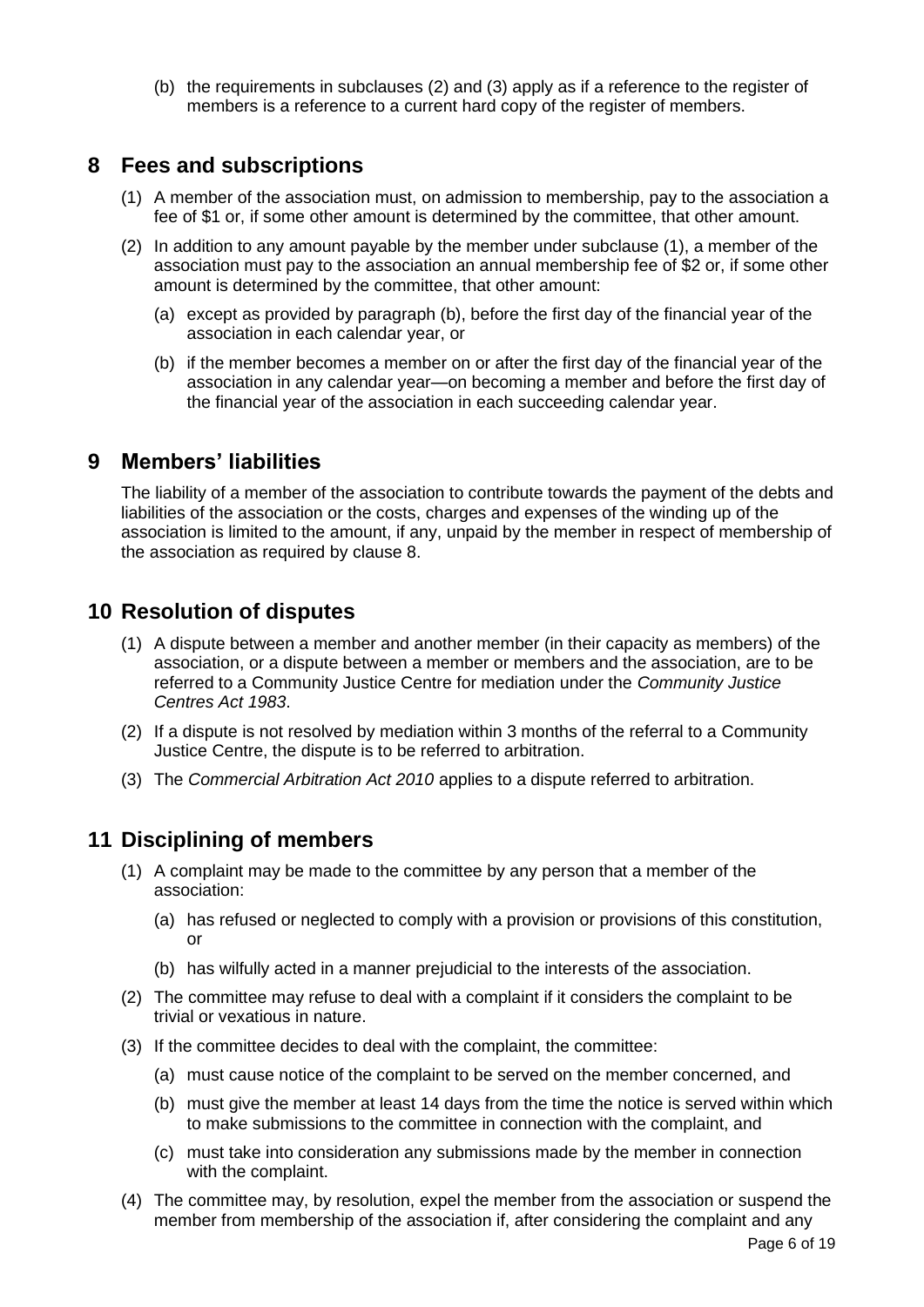submissions made in connection with the complaint, it is satisfied that the facts alleged in the complaint have been proved and the expulsion or suspension is warranted in the circumstances.

- (5) If the committee expels or suspends a member, the secretary must, within 7 days after the action is taken, cause written notice to be given to the member of the action taken, of the reasons given by the committee for having taken that action and of the member's right of appeal under clause 12.
- (6) The expulsion or suspension does not take effect:
	- (a) until the expiration of the period within which the member is entitled to appeal against the resolution concerned, or
	- (b) if within that period the member exercises the right of appeal, unless and until the association confirms the resolution under clause 12,

whichever is the later.

# <span id="page-7-0"></span>**12 Right of appeal of disciplined member**

- (1) A member may appeal to the association in general meeting against a resolution of the committee under clause 11, within 7 days after notice of the resolution is served on the member, by lodging with the secretary a notice to that effect.
- (2) The notice may, but need not, be accompanied by a statement of the grounds on which the member intends to rely for the purposes of the appeal.
- (3) On receipt of a notice from a member under subclause (1), the secretary must notify the committee, which is to convene a general meeting of the association to be held within 28 days after the date on which the secretary received the notice.
- (4) At a general meeting of the association convened under subclause (3):
	- (a) no business other than the question of the appeal is to be transacted, and
	- (b) the committee and the member must be given the opportunity to state their respective cases orally or in writing, or both, and
	- (c) the members present are to vote by secret ballot on the question of whether the resolution should be confirmed or revoked.
- (5) The appeal is to be determined by a simple majority of votes cast by members of the association.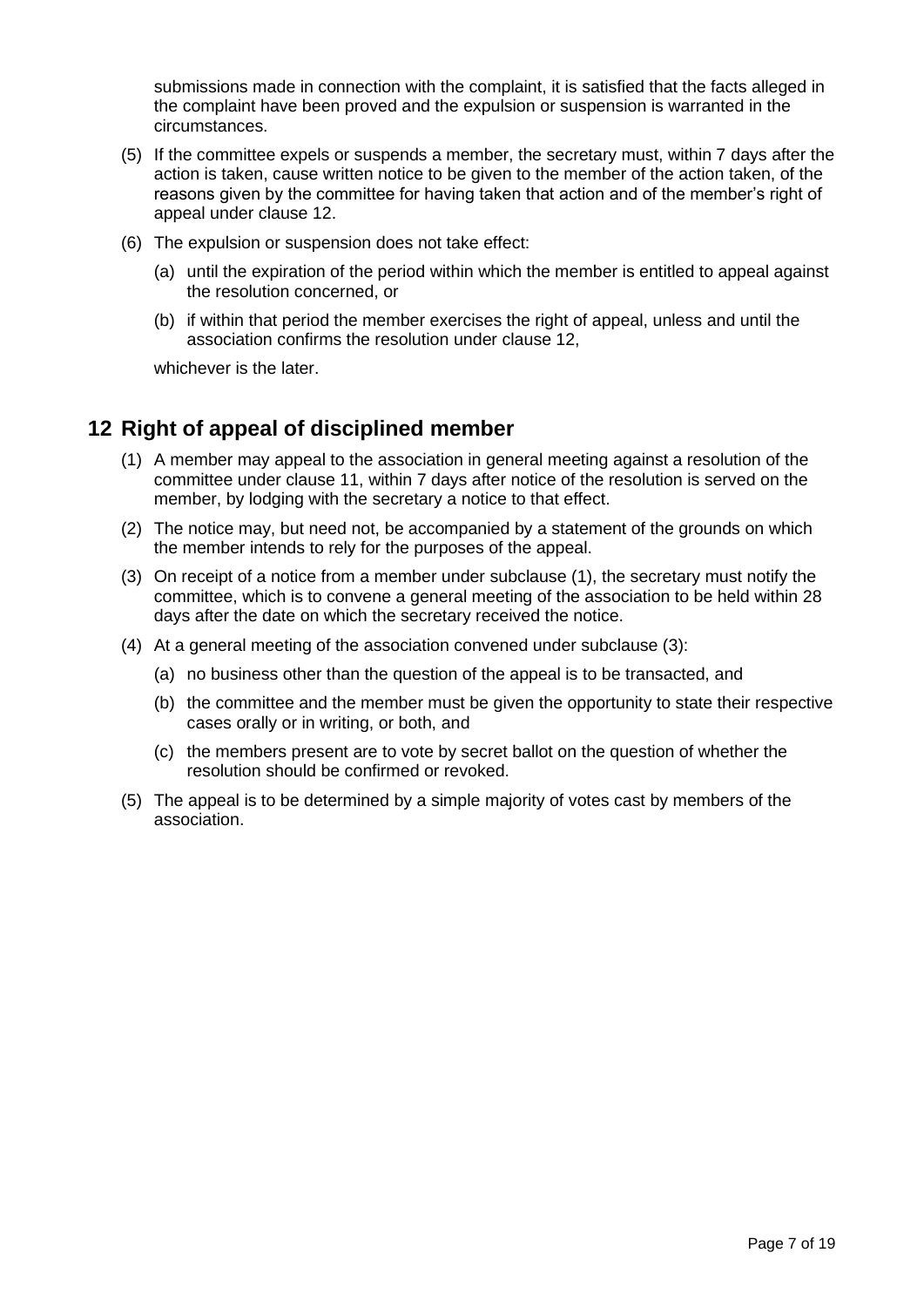# <span id="page-8-0"></span>**Part 3 The committee**

#### <span id="page-8-1"></span>**13 Powers of the committee**

Subject to the Act, the Regulation, this constitution and any resolution passed by the association in general meeting, the committee:

- (a) is to control and manage the affairs of the association, and
- (b) may exercise all the functions that may be exercised by the association, other than those functions that are required by this constitution to be exercised by a general meeting of members of the association, and
- (c) has power to perform all the acts and do all things that appear to the committee to be necessary or desirable for the proper management of the affairs of the association.

#### <span id="page-8-2"></span>**14 Composition and membership of committee**

- (1) The committee is to consist of:
	- (a) the office-bearers of the association, and
	- (b) at least 3 ordinary committee members,

each of whom is to be elected at the annual general meeting of the association under clause 15.

**Note.** Section 28 of the Act contains further requirements concerning eligibility for membership and composition of the committee.

- (2) The total number of committee members is to be 7.
- (3) The office-bearers of the association are as follows:
	- (a) the president,
	- (b) the vice-president,
	- (c) the treasurer,
	- (d) the secretary.
- (4) A committee member may hold up to 2 offices (other than both the offices of president and vice-president).
- (5) There is no maximum number of consecutive terms for which a committee member may hold office.

**Note.** Schedule 1 to the Act provides that an association's constitution is to address the maximum number of consecutive terms of office of any office-bearers on the committee.

(6) Each member of the committee is, subject to this constitution, to hold office until immediately before the election of committee members at the annual general meeting next following the date of the member's election, and is eligible for re-election.

#### <span id="page-8-3"></span>**15 Election of committee members**

- (1) Nominations of candidates for election as office-bearers of the association or as ordinary committee members:
	- (a) must be made in writing, signed by 2 members of the association and accompanied by the written consent of the candidate (which may be endorsed on the form of the nomination), and
	- (b) must be delivered to the secretary of the association at least 7 days before the date fixed for the holding of the annual general meeting at which the election is to take place.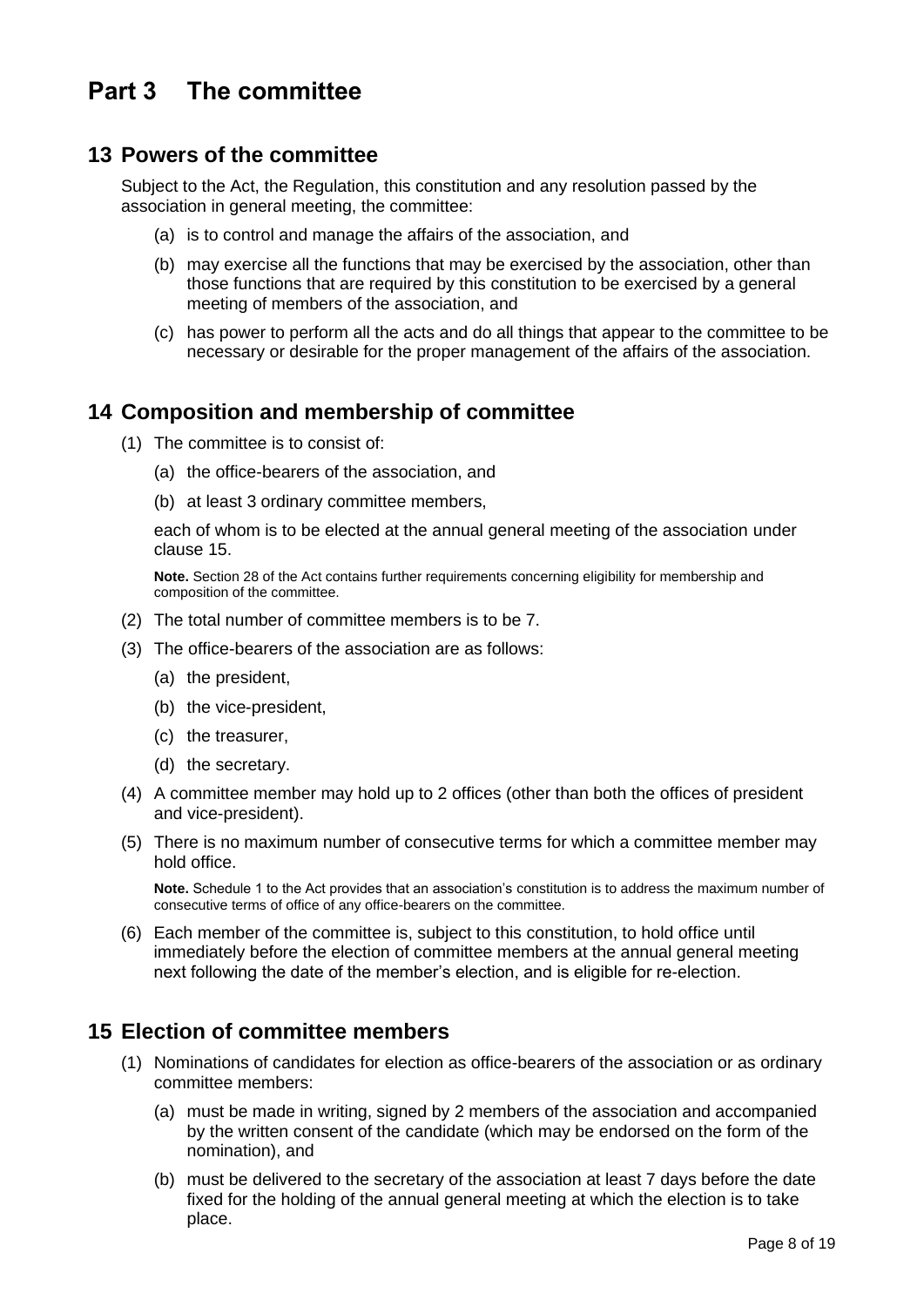- (2) If insufficient nominations are received to fill all vacancies on the committee, the candidates nominated are taken to be elected and further nominations are to be received at the annual general meeting.
- (3) If insufficient further nominations are received, any vacant positions remaining on the committee are taken to be casual vacancies.
- (4) If the number of nominations received is equal to the number of vacancies to be filled, the persons nominated are taken to be elected.
- (5) If the number of nominations received exceeds the number of vacancies to be filled, a ballot is to be held.
- (6) The ballot for the election of office-bearers and ordinary committee members of the committee is to be conducted at the annual general meeting in any usual and proper manner that the committee directs.
- (7) A person nominated as a candidate for election as an office-bearer or as an ordinary committee member of the association must be a member of the association.

#### <span id="page-9-0"></span>**16 Secretary**

- (1) The secretary of the association must, as soon as practicable after being appointed as secretary, lodge notice with the association of his or her address.
- (2) It is the duty of the secretary to keep minutes (whether in written or electronic form) of:
	- (a) all appointments of office-bearers and members of the committee, and
	- (b) the names of members of the committee present at a committee meeting or a general meeting, and
	- (c) all proceedings at committee meetings and general meetings.
- (3) Minutes of proceedings at a meeting must be signed by the chairperson of the meeting or by the chairperson of the next succeeding meeting.
- (4) The signature of the chairperson may be transmitted by electronic means for the purposes of subclause (3).

#### <span id="page-9-1"></span>**17 Treasurer**

It is the duty of the treasurer of the association to ensure:

- (a) that all money due to the association is collected and received and that all payments authorised by the association are made, and
- (b) that correct books and accounts are kept showing the financial affairs of the association, including full details of all receipts and expenditure connected with the activities of the association.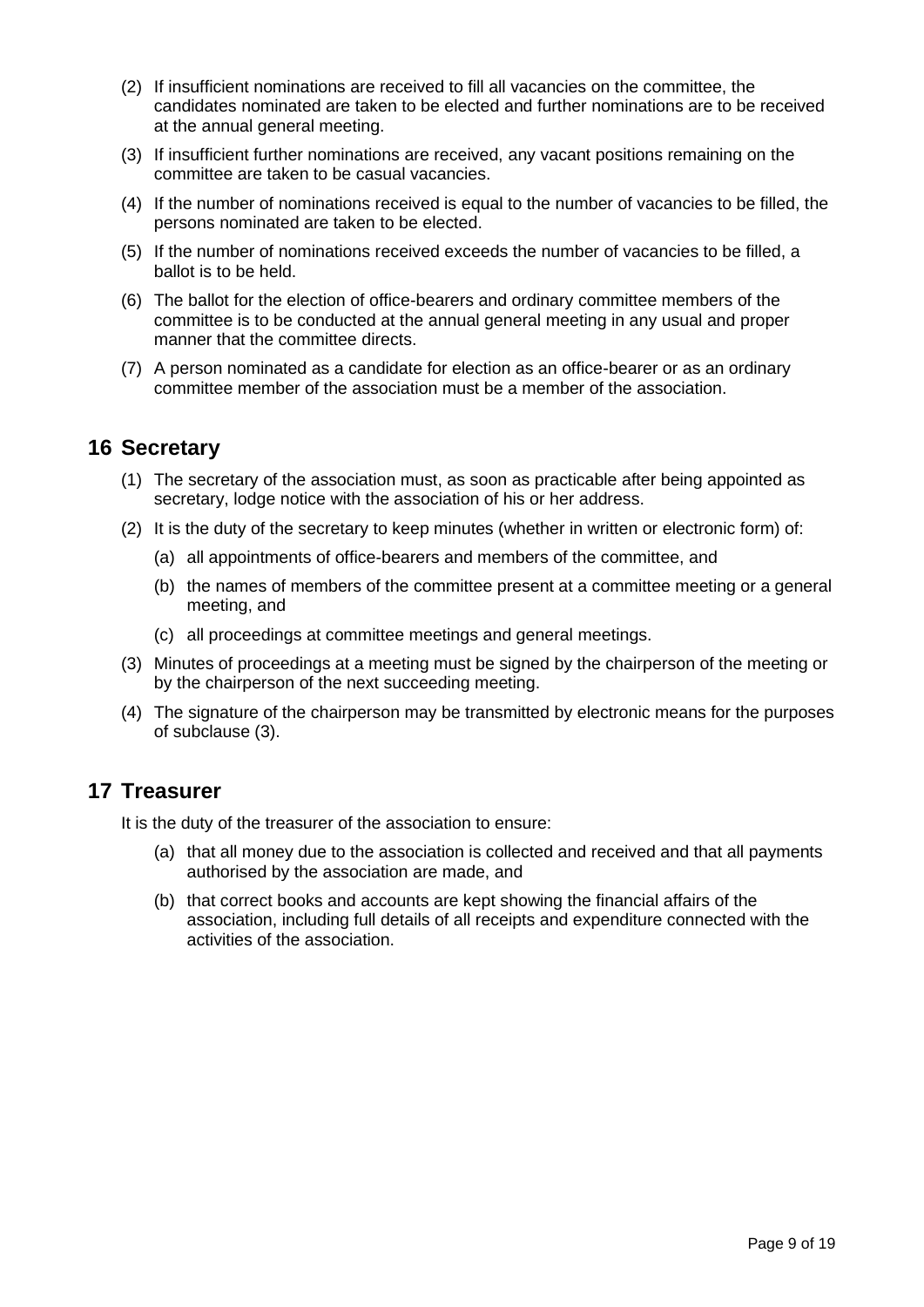# <span id="page-10-0"></span>**18 Casual vacancies**

- (1) In the event of a casual vacancy occurring in the membership of the committee, the committee may appoint a member of the association to fill the vacancy and the member so appointed is to hold office, subject to this constitution, until the annual general meeting next following the date of the appointment.
- (2) A casual vacancy in the office of a member of the committee occurs if the member:
	- (a) dies, or
	- (b) ceases to be a member of the association, or
	- (c) is or becomes an insolvent under administration within the meaning of the *[Corporations Act](http://www.comlaw.gov.au/) 2001* of the Commonwealth, or
	- (d) resigns office by notice in writing given to the secretary, or
	- (e) is removed from office under clause 19, or
	- (f) becomes a mentally incapacitated person, or
	- (g) is absent without the consent of the committee from 3 consecutive meetings of the committee, or
	- (h) is convicted of an offence involving fraud or dishonesty for which the maximum penalty on conviction is imprisonment for not less than 3 months, or
	- (i) is prohibited from being a director of a company under Part 2D.6 (Disqualification from managing corporations) of the *[Corporations Act 2001](http://www.comlaw.gov.au/)* of the Commonwealth.

#### <span id="page-10-1"></span>**19 Removal of committee members**

- (1) The association in general meeting may by resolution remove any member of the committee from the office of member before the expiration of the member's term of office and may by resolution appoint another person to hold office until the expiration of the term of office of the member so removed.
- (2) If a member of the committee to whom a proposed resolution referred to in subclause (1) relates makes representations in writing to the secretary or president (not exceeding a reasonable length) and requests that the representations be notified to the members of the association, the secretary or the president may send a copy of the representations to each member of the association or, if the representations are not so sent, the member is entitled to require that the representations be read out at the meeting at which the resolution is considered.

#### <span id="page-10-2"></span>**20 Committee meetings and quorum**

- (1) The committee must meet at least 3 times in each period of 12 months at the place and time that the committee may determine.
- (2) Additional meetings of the committee may be convened by the president or by any member of the committee.
- (3) Oral or written notice of a meeting of the committee must be given by the secretary to each member of the committee at least 48 hours (or any other period that may be unanimously agreed on by the members of the committee) before the time appointed for the holding of the meeting.
- (4) Notice of a meeting given under subclause (3) must specify the general nature of the business to be transacted at the meeting and no business other than that business is to be transacted at the meeting, except business which the committee members present at the meeting unanimously agree to treat as urgent business.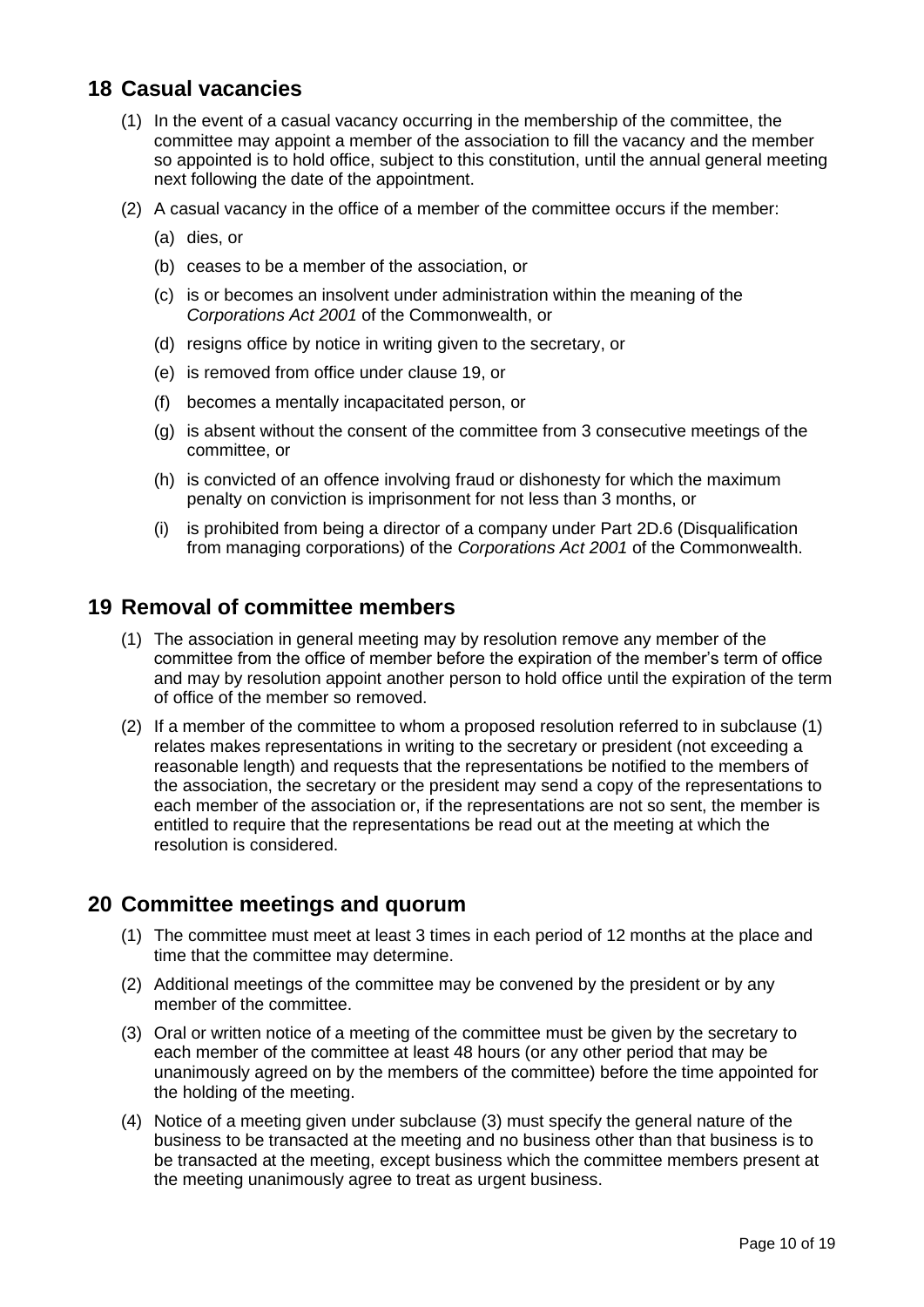- (5) Any 3 members of the committee constitute a quorum for the transaction of the business of a meeting of the committee.
- (6) No business is to be transacted by the committee unless a quorum is present and if, within half an hour of the time appointed for the meeting, a quorum is not present, the meeting is to stand adjourned to the same place and at the same hour of the same day in the following week.
- (7) If at the adjourned meeting a quorum is not present within half an hour of the time appointed for the meeting, the meeting is to be dissolved.
- (8) At a meeting of the committee:
	- (a) the president or, in the president's absence, the vice-president is to preside, or
	- (b) if the president and the vice-president are absent or unwilling to act, one of the remaining members of the committee chosen by the members present at the meeting is to preside.

#### <span id="page-11-0"></span>**21 Appointment of association members as committee members to constitute quorum**

- (1) If at any time the number of committee members is less than the number required to constitute a quorum for a committee meeting, the existing committee members may appoint a sufficient number of members of the association as committee members to enable the quorum to be constituted.
- (2) A member of the committee so appointed is to hold office, subject to this constitution, until the annual general meeting next following the date of the appointment.
- (3) This clause does not apply to the filling of a casual vacancy to which clause 18 applies.

#### <span id="page-11-1"></span>**22 Use of technology at committee meetings**

- (1) A committee meeting may be held at 2 or more venues using any technology approved by the committee that gives each of the committee's members a reasonable opportunity to participate.
- (2) A committee member who participates in a committee meeting using that technology is taken to be present at the meeting and, if the member votes at the meeting, is taken to have voted in person.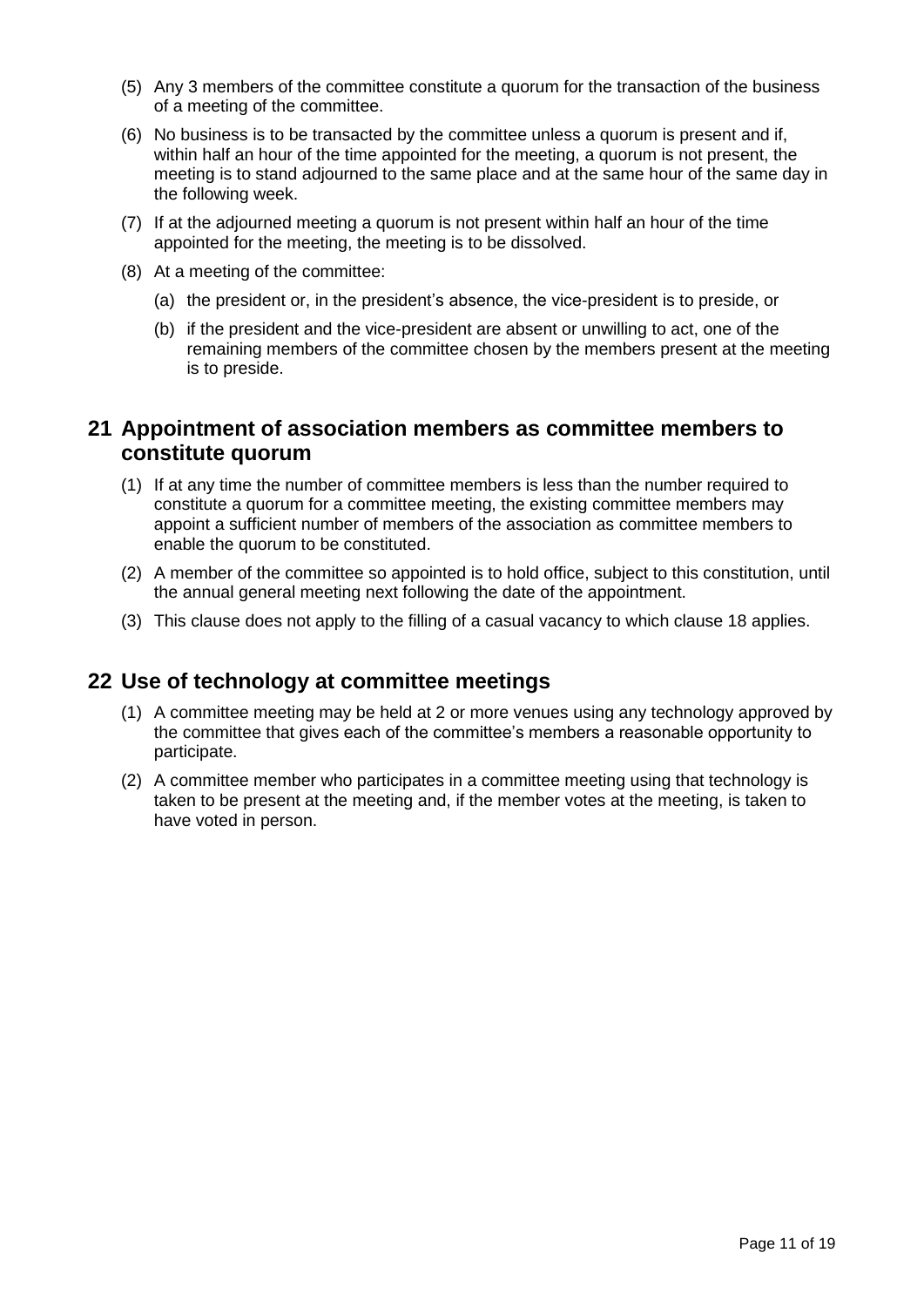# <span id="page-12-0"></span>**23 Delegation by committee to sub-committee**

- (1) The committee may, by instrument in writing, delegate to one or more sub-committees (consisting of the member or members of the association that the committee thinks fit) the exercise of any of the functions of the committee that are specified in the instrument, other than:
	- (a) this power of delegation, and
	- (b) a function which is a duty imposed on the committee by the Act or by any other law.
- (2) A function the exercise of which has been delegated to a sub-committee under this clause may, while the delegation remains unrevoked, be exercised from time to time by the subcommittee in accordance with the terms of the delegation.
- (3) A delegation under this clause may be made subject to any conditions or limitations as to the exercise of any function, or as to time or circumstances, that may be specified in the instrument of delegation.
- (4) Despite any delegation under this clause, the committee may continue to exercise any function delegated.
- (5) Any act or thing done or suffered by a sub-committee acting in the exercise of a delegation under this clause has the same force and effect as it would have if it had been done or suffered by the committee.
- (6) The committee may, by instrument in writing, revoke wholly or in part any delegation under this clause.
- (7) A sub-committee may meet and adjourn as it thinks proper.

#### <span id="page-12-1"></span>**24 Voting and decisions**

- (1) Questions arising at a meeting of the committee or of any sub-committee appointed by the committee are to be determined by a majority of the votes of members of the committee or sub-committee present at the meeting.
- (2) Each member present at a meeting of the committee or of any sub-committee appointed by the committee (including the person presiding at the meeting) is entitled to one vote but, in the event of an equality of votes on any question, the person presiding may exercise a second or casting vote.
- (3) Subject to clause 20 (5), the committee may act despite any vacancy on the committee.
- (4) Any act or thing done or suffered, or purporting to have been done or suffered, by the committee or by a sub-committee appointed by the committee, is valid and effectual despite any defect that may afterwards be discovered in the appointment or qualification of any member of the committee or sub-committee.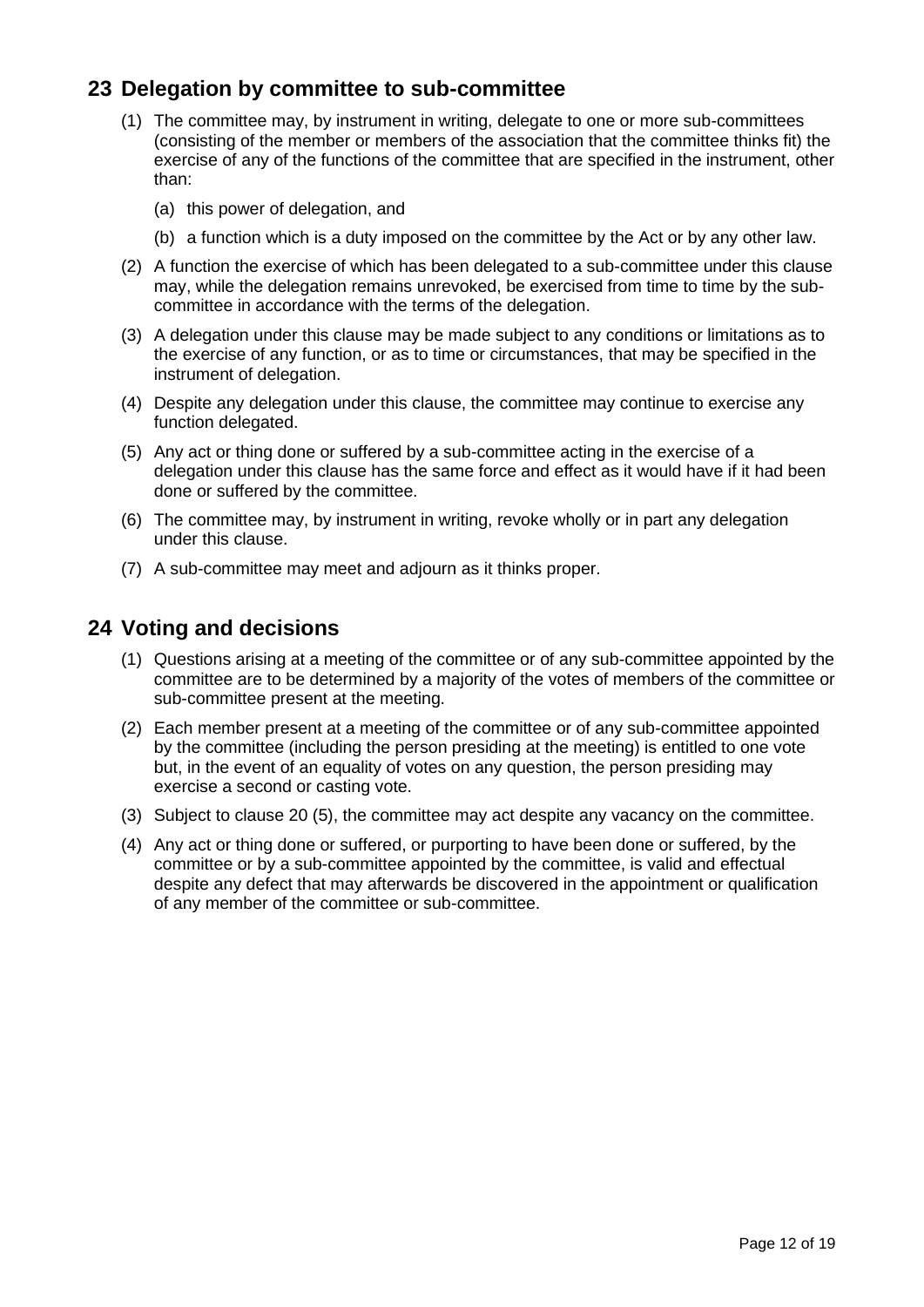# <span id="page-13-0"></span>**Part 4 General meetings**

#### <span id="page-13-1"></span>**25 Annual general meetings - holding of**

- (1) The association must hold its first annual general meeting within 18 months after its registration under the Act.
- (2) The association must hold its annual general meetings:
	- (a) within 6 months after the close of the association's financial year, or
	- (b) within any later time that may be allowed or prescribed under section 37 (2) (b) of the Act.

#### <span id="page-13-2"></span>**26 Annual general meetings - calling of and business at**

- (1) The annual general meeting of the association is, subject to the Act and to clause 25, to be convened on the date and at the place and time that the committee thinks fit.
- (2) In addition to any other business which may be transacted at an annual general meeting, the business of an annual general meeting is to include the following:
	- (a) to confirm the minutes of the last preceding annual general meeting and of any special general meeting held since that meeting,
	- (b) to receive from the committee reports on the activities of the association during the last preceding financial year,
	- (c) to elect office-bearers of the association and ordinary committee members,
	- (d) to receive and consider any financial statement or report required to be submitted to members under the Act.
- (3) An annual general meeting must be specified as that type of meeting in the notice convening it.

# <span id="page-13-3"></span>**27 Special general meetings - calling of**

- (1) The committee may, whenever it thinks fit, convene a special general meeting of the association.
- (2) The committee must, on the requisition of at least 5% of the total number of members, convene a special general meeting of the association.
- (3) A requisition of members for a special general meeting:
	- (a) must be in writing, and
	- (b) must state the purpose or purposes of the meeting, and
	- (c) must be signed by the members making the requisition, and
	- (d) must be lodged with the secretary, and
	- (e) may consist of several documents in a similar form, each signed by one or more of the members making the requisition.
- (4) If the committee fails to convene a special general meeting to be held within 1 month after the date on which a requisition of members for the meeting is lodged with the secretary, any one or more of the members who made the requisition may convene a special general meeting to be held not later than 3 months after that date.
- (5) A special general meeting convened by a member or members as referred to in subclause (4) must be convened as nearly as is practicable in the same manner as general meetings are convened by the committee.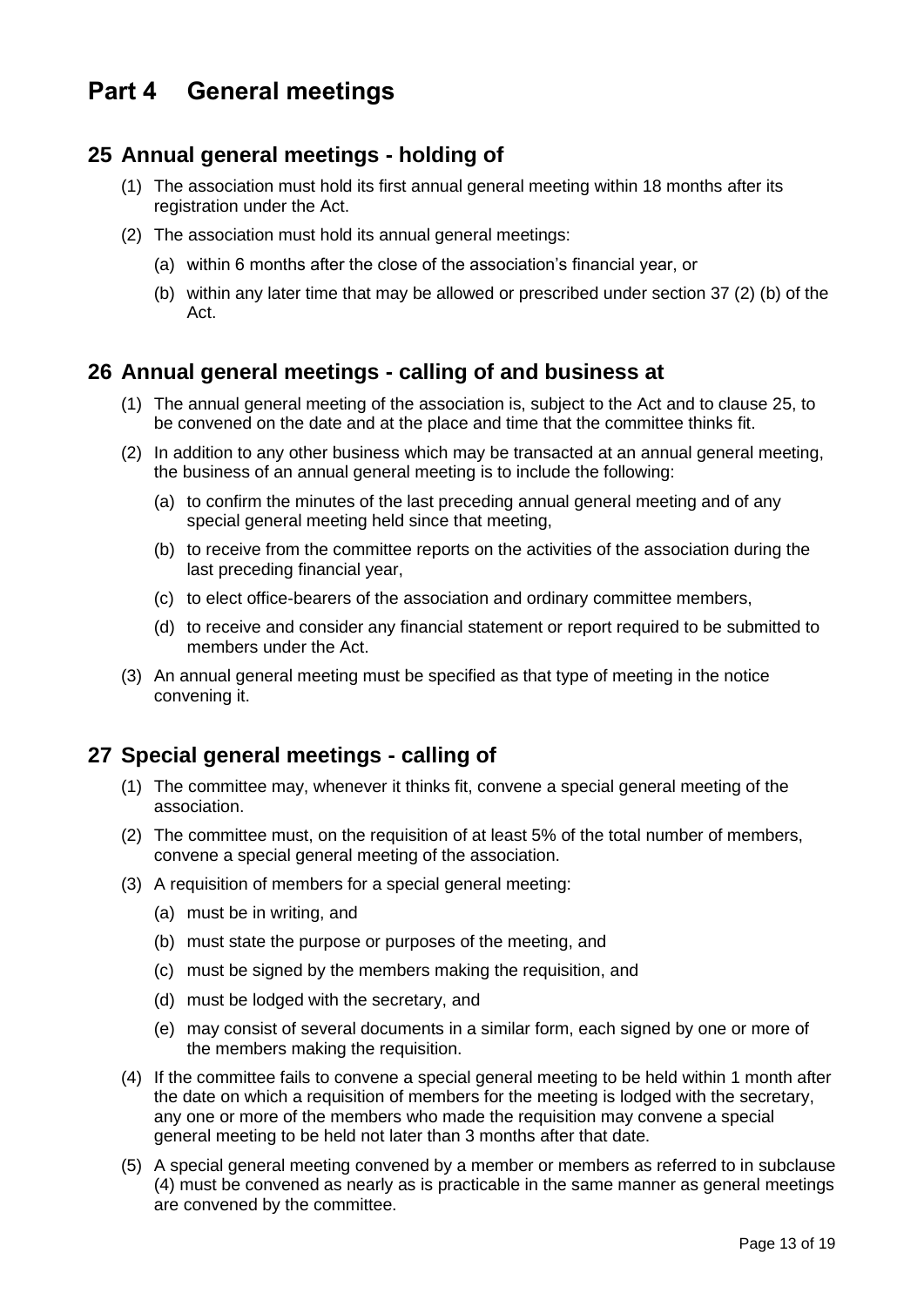- (6) For the purposes of subclause (3):
	- (a) a requisition may be in electronic form, and
	- (b) a signature may be transmitted, and a requisition may be lodged, by electronic means.

#### <span id="page-14-0"></span>**28 Notice**

- (1) Except if the nature of the business proposed to be dealt with at a general meeting requires a special resolution of the association, the secretary must, at least 14 days before the date fixed for the holding of the general meeting, give a notice to each member specifying the place, date and time of the meeting and the nature of the business proposed to be transacted at the meeting.
- (2) If the nature of the business proposed to be dealt with at a general meeting requires a special resolution of the association, the secretary must, at least 21 days before the date fixed for the holding of the general meeting, cause notice to be given to each member specifying, in addition to the matter required under subclause (1), the intention to propose the resolution as a special resolution.

**Note.** A special resolution must be passed in accordance with section 39 of the Act.

- (3) No business other than that specified in the notice convening a general meeting is to be transacted at the meeting except, in the case of an annual general meeting, business which may be transacted under clause 26 (2).
- (4) A member desiring to bring any business before a general meeting may give notice in writing of that business to the secretary who must include that business in the next notice calling a general meeting given after receipt of the notice from the member.

#### <span id="page-14-1"></span>**29 Quorum for general meetings**

- (1) No item of business is to be transacted at a general meeting unless a quorum of members entitled under this constitution to vote is present during the time the meeting is considering that item.
- (2) Five members present (being members entitled under this constitution to vote at a general meeting) constitute a quorum for the transaction of the business of a general meeting.
- (3) If within half an hour after the appointed time for the commencement of a general meeting a quorum is not present, the meeting:
	- (a) if convened on the requisition of members—is to be dissolved, and
	- (b) in any other case—is to stand adjourned to the same day in the following week at the same time and (unless another place is specified at the time of the adjournment by the person presiding at the meeting or communicated by written notice to members given before the day to which the meeting is adjourned) at the same place.
- (4) If at the adjourned meeting a quorum is not present within half an hour after the time appointed for the commencement of the meeting, the members present (being at least 3) are to constitute a quorum.

#### <span id="page-14-2"></span>**30 Presiding member**

- (1) The president or, in the president's absence, the vice-president, is to preside as chairperson at each general meeting of the association.
- (2) If the president and the vice-president are absent or unwilling to act, the members present must elect one of their number to preside as chairperson at the meeting.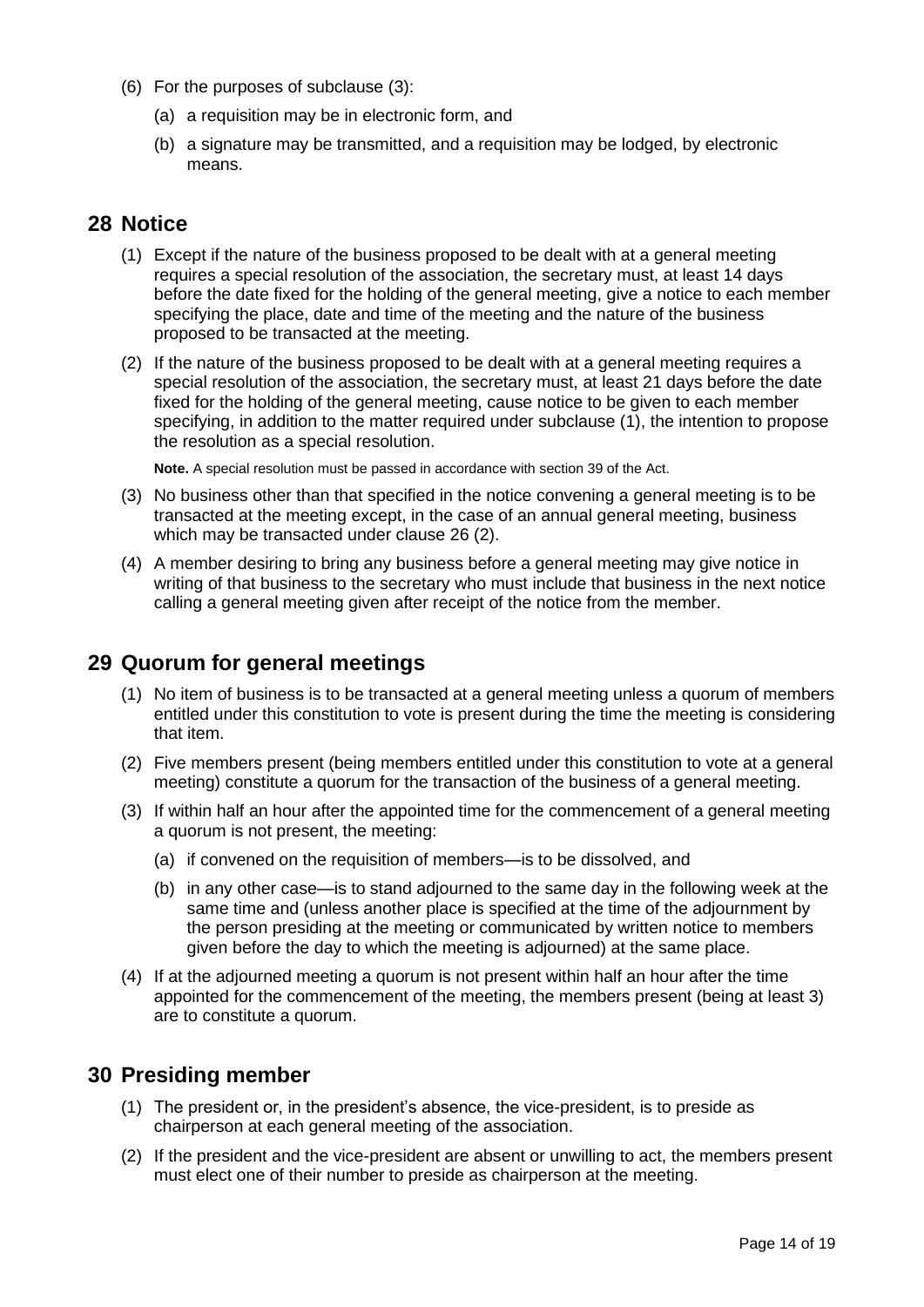# <span id="page-15-0"></span>**31 Adjournment**

- (1) The chairperson of a general meeting at which a quorum is present may, with the consent of the majority of members present at the meeting, adjourn the meeting from time to time and place to place, but no business is to be transacted at an adjourned meeting other than the business left unfinished at the meeting at which the adjournment took place.
- (2) If a general meeting is adjourned for 14 days or more, the secretary must give written or oral notice of the adjourned meeting to each member of the association stating the place, date and time of the meeting and the nature of the business to be transacted at the meeting.
- (3) Except as provided in subclauses (1) and (2), notice of an adjournment of a general meeting or of the business to be transacted at an adjourned meeting is not required to be given.

#### <span id="page-15-1"></span>**32 Making of decisions**

- (1) A question arising at a general meeting of the association is to be determined by:
	- (a) a show of hands or, if the meeting is one to which clause 37 applies, any appropriate corresponding method that the committee may determine, or
	- (b) if on the motion of the chairperson or if 5 or more members present at the meeting decide that the question should be determined by a written ballot—a written ballot.
- (2) If the question is to be determined by a show of hands, a declaration by the chairperson that a resolution has, on a show of hands, been carried or carried unanimously or carried by a particular majority or lost, or an entry to that effect in the minute book of the association, is evidence of the fact without proof of the number or proportion of the votes recorded in favour of or against that resolution.
- (3) Subclause (2) applies to a method determined by the committee under subclause (1) (a) in the same way as it applies to a show of hands.
- (4) If the question is to be determined by a written ballot, the ballot is to be conducted in accordance with the directions of the chairperson.

# <span id="page-15-2"></span>**33 Special resolutions**

A special resolution may only be passed by the association in accordance with section 39 of the Act.

# <span id="page-15-3"></span>**34 Voting**

- (1) On any question arising at a general meeting of the association a member has one vote only.
- (2) In the case of an equality of votes on a question at a general meeting, the chairperson of the meeting is entitled to exercise a second or casting vote.
- (3) A member is not entitled to vote at any general meeting of the association unless all money due and payable by the member to the association has been paid.
- (4) A member is not entitled to vote at any general meeting of the association if the member is under 18 years of age.

#### <span id="page-15-4"></span>**35 Proxy votes not permitted**

Proxy voting must not be undertaken at or in respect of a general meeting.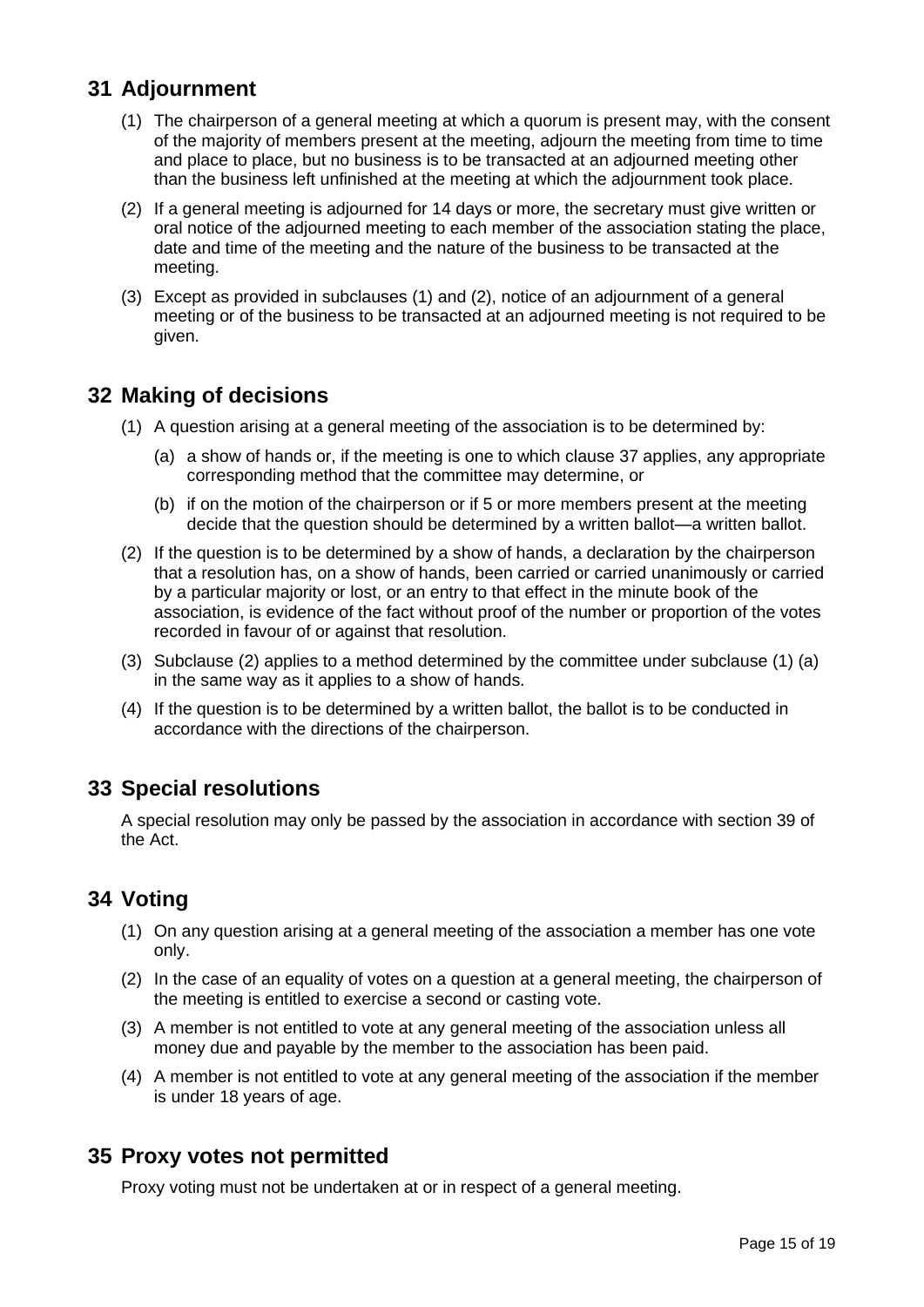**Note.** Schedule 1 to the Act provides that an association's constitution is to address whether members of the association are entitled to vote by proxy at general meetings.

#### <span id="page-16-0"></span>**36 Postal or electronic ballots**

- (1) The association may hold a postal or electronic ballot (as the committee determines) to determine any issue or proposal (other than an appeal under clause 12).
- (2) A postal or electronic ballot is to be conducted in accordance with Schedule 3 to the Regulation.

#### <span id="page-16-1"></span>**37 Use of technology at general meetings**

- (1) A general meeting may be held at 2 or more venues using any technology approved by the committee that gives each of the association's members a reasonable opportunity to participate.
- (2) A member of an association who participates in a general meeting using that technology is taken to be present at the meeting and, if the member votes at the meeting, is taken to have voted in person.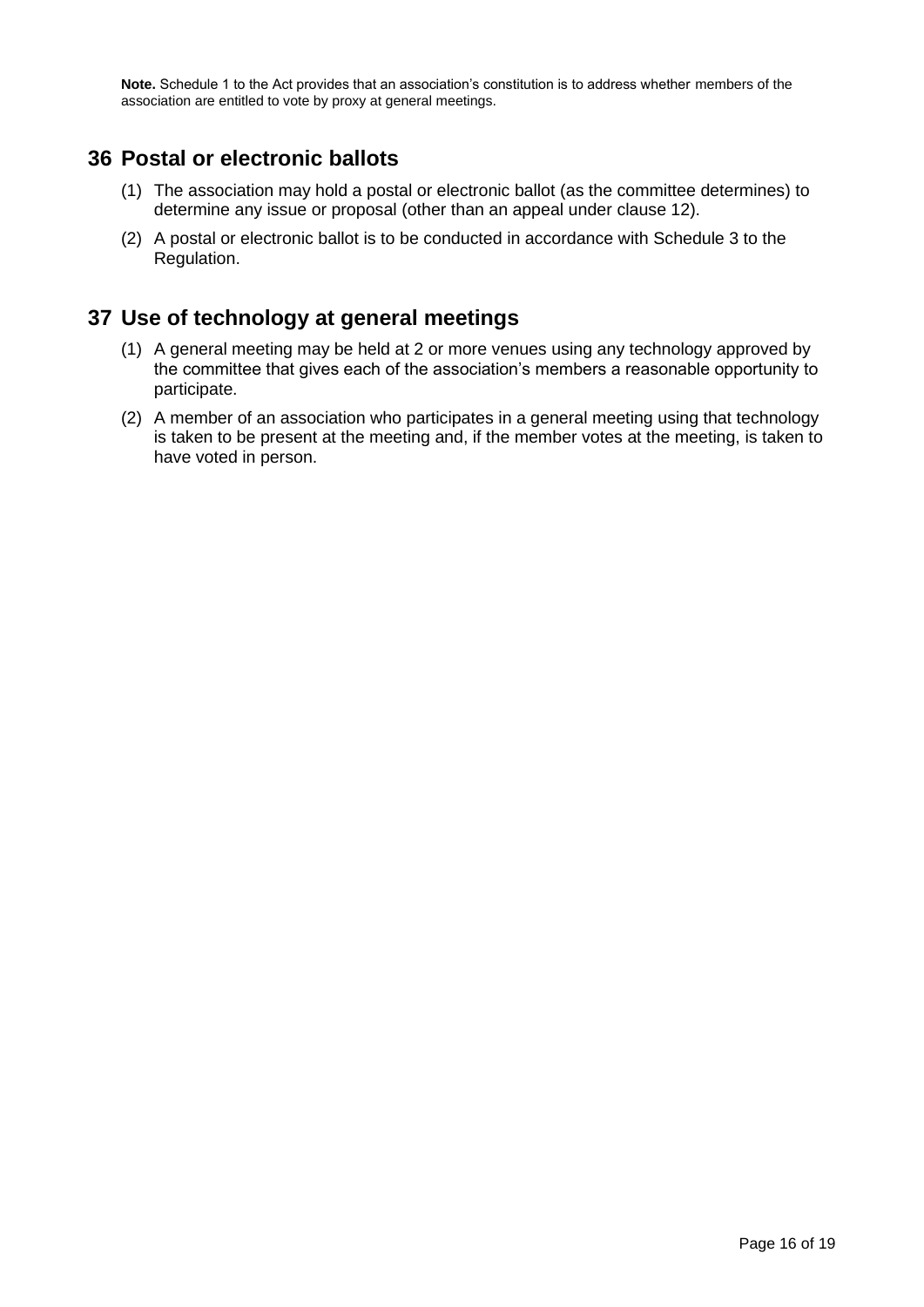# <span id="page-17-0"></span>**Part 5 Miscellaneous**

#### <span id="page-17-1"></span>**38 Insurance**

The association may effect and maintain insurance.

#### <span id="page-17-2"></span>**39 Funds - source**

- (1) The funds of the association are to be derived from entrance fees and annual subscriptions of members, donations and, subject to any resolution passed by the association in general meeting, any other sources that the committee determines.
- (2) All money received by the association must be deposited as soon as practicable and without deduction to the credit of the association's bank or other authorised deposit-taking institution account.
- (3) The association must, as soon as practicable after receiving any money, issue an appropriate receipt.

#### <span id="page-17-3"></span>**40 Funds - management**

- (1) Subject to any resolution passed by the association in general meeting, the funds of the association are to be used solely in pursuance of the objects of the association in the manner that the committee determines.
- (2) All cheques, drafts, bills of exchange, promissory notes and other negotiable instruments must be signed by 2 authorised signatories.

#### <span id="page-17-4"></span>**41 Association is non-profit**

Subject to the Act and the Regulation, the association must apply its funds and assets solely in pursuance of the objects of the association and must not conduct its affairs so as to provide a pecuniary gain for any of its members.

**Note.** Section 5 of the Act defines **pecuniary gain** for the purpose of this clause.

# <span id="page-17-5"></span>**42 Distribution of property on winding up of association**

- (1) Subject to the Act and the Regulations, in a winding up of the association, any surplus property of the association is to be transferred to another organisation with similar objects and which is not carried on for the profit or gain of its individual members.
- (2) In this clause, a reference to the surplus property of an association is a reference to that property of the association remaining after satisfaction of the debts and liabilities of the association and the costs, charges and expenses of the winding up of the association.

**Note.** Section 65 of the Act provides for distribution of surplus property on the winding up of an association.

#### <span id="page-17-6"></span>**43 Change of name, objects and constitution**

An application for registration of a change in the association's name, objects or constitution in accordance with section 10 of the Act is to be made by the public officer or a committee member.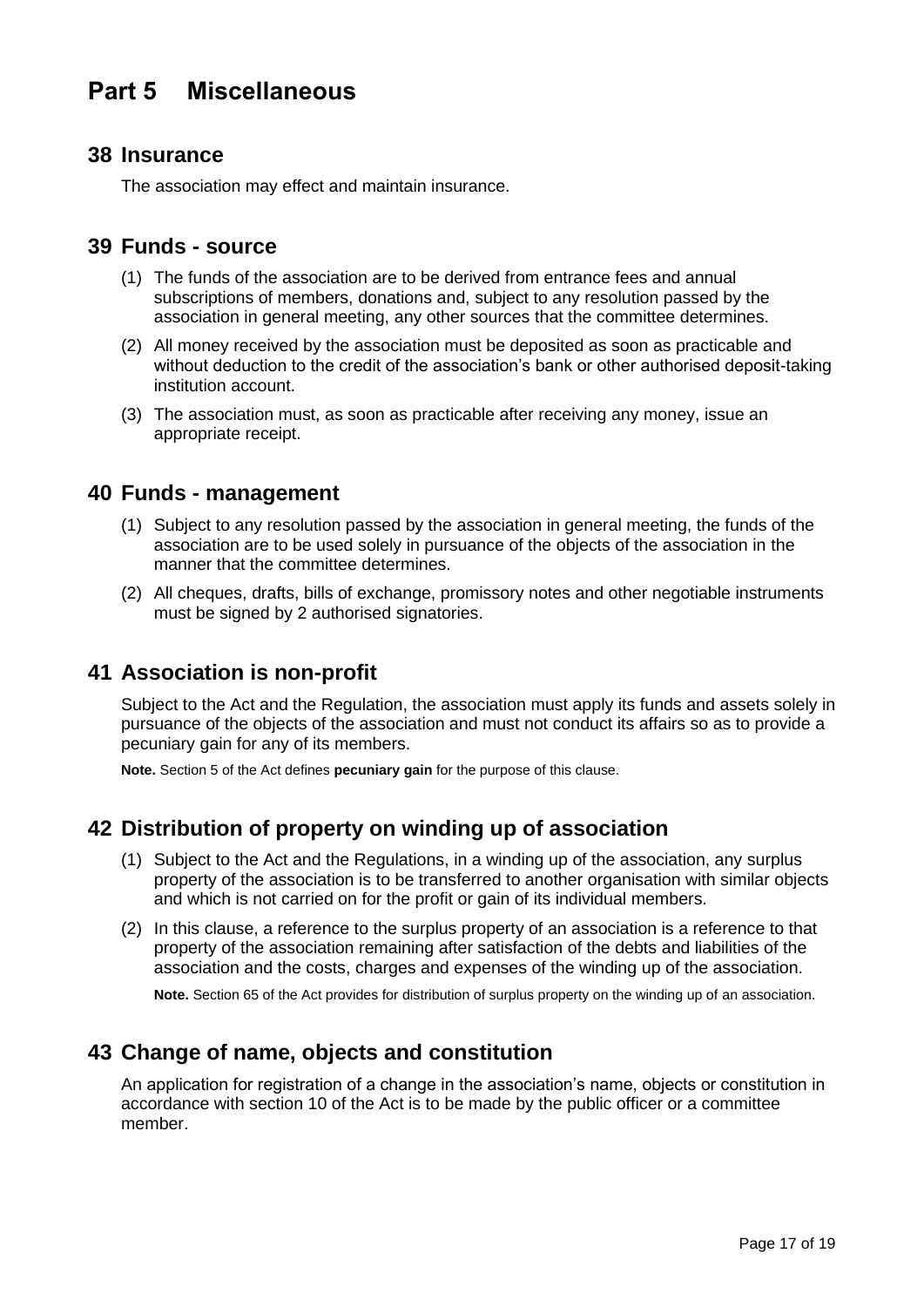# <span id="page-18-0"></span>**44 Custody of books etc**

Except as otherwise provided by this constitution, all records, books and other documents relating to the association must be kept in New South Wales:

- (a) at the main premises of the association, in the custody of the public officer or a member of the association (as the committee determines), or
- (b) if the association has no premises, at the association's official address, in the custody of the public officer.

#### <span id="page-18-1"></span>**45 Inspection of books etc**

- (1) The following documents must be open to inspection, free of charge, by a member of the association at any reasonable hour:
	- (a) records, books and other financial documents of the association,
	- (b) this constitution,
	- (c) minutes of all committee meetings and general meetings of the association.
- (2) A member of the association may obtain a copy of any of the documents referred to in subclause (1) on payment of a fee of not more than \$1 for each page copied.
- (3) Despite subclauses (1) and (2), the committee may refuse to permit a member of the association to inspect or obtain a copy of records of the association that relate to confidential, personal, employment, commercial or legal matters or where to do so may be prejudicial to the interests of the association.

#### <span id="page-18-2"></span>**46 Service of notices**

- (1) For the purpose of this constitution, a notice may be served on or given to a person:
	- (a) by delivering it to the person personally, or
	- (b) by sending it by pre-paid post to the address of the person, or
	- (c) by sending it by facsimile transmission or some other form of electronic transmission to an address specified by the person for giving or serving the notice.
- (2) For the purpose of this constitution, a notice is taken, unless the contrary is proved, to have been given or served:
	- (a) in the case of a notice given or served personally, on the date on which it is received by the addressee, and
	- (b) in the case of a notice sent by pre-paid post, on the date when it would have been delivered in the ordinary course of post, and
	- (c) in the case of a notice sent by facsimile transmission or some other form of electronic transmission, on the date it was sent or, if the machine from which the transmission was sent produces a report indicating that the notice was sent on a later date, on that date.

#### <span id="page-18-3"></span>**47 Financial year**

The financial year of the association is:

- (a) the period of time commencing on the date of incorporation of the association and ending on the following 30 June, and
- (b) each period of 12 months after the expiration of the previous financial year of the association, commencing on 1 July and ending on the following 30 June.

**Notes.**